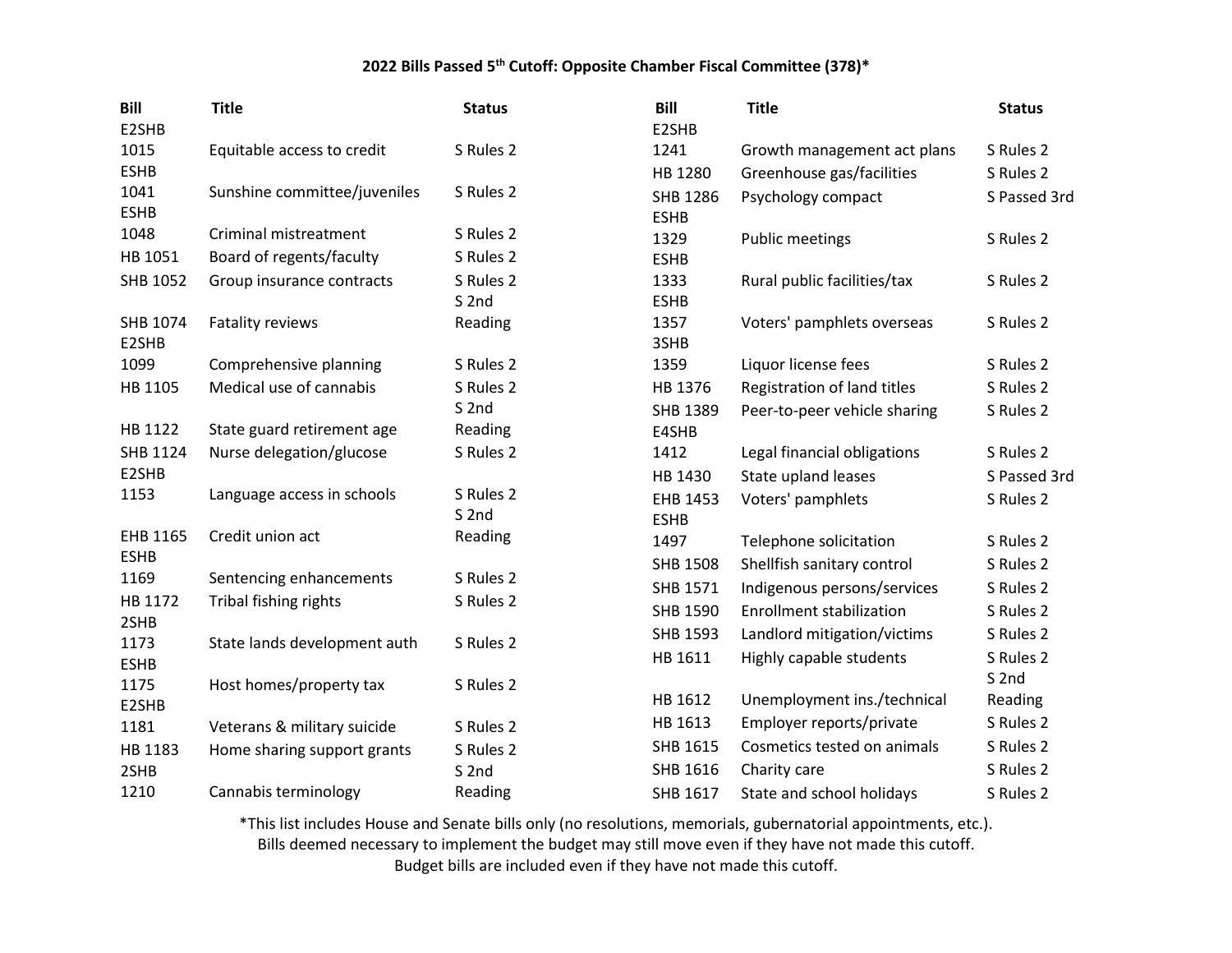| <b>Bill</b><br><b>ESHB</b> | <b>Title</b>                  | <b>Status</b>                 | <b>Bill</b>             | <b>Title</b>                    | <b>Status</b><br>S <sub>2nd</sub> |
|----------------------------|-------------------------------|-------------------------------|-------------------------|---------------------------------|-----------------------------------|
| 1619                       | Appliance efficiency          | S Rules 2                     | HB 1669                 | PSERS disability benefits       | Reading                           |
| SHB 1620                   | <b>Extreme weather events</b> | S Rules 2                     | <b>ESHB</b>             |                                 |                                   |
| HB 1622                    | Sex. assault nurse education  | S Rules 2<br>S <sub>2nd</sub> | 1673                    | Public works board/broadband    | S Rules 2<br>S <sub>2nd</sub>     |
| SHB 1623                   | Power supply inadequacy       | Reading                       | SHB 1675                | Dialysate & dialysis devices    | Reading                           |
| HB 1625                    | Space force reserve members   | S Rules 2                     | E2SHB                   |                                 |                                   |
| SHB 1626<br><b>ESHB</b>    | WDFW electronic licensing     | S Rules 2                     | 1688<br><b>ESHB</b>     | Out-of-network health care      | S Rules 2                         |
| 1629<br><b>ESHB</b>        | Aerial imaging technology     | S Rules 2                     | 1689<br>E2SHB           | Biomarker testing prior auth    | S Rules 2                         |
| 1630                       | Weapons/certain meetings      | S Rules 2                     | 1691<br><b>ESHB</b>     | Oil spills/financial resp.      | S Rules 2                         |
| SHB 1642<br><b>ESHB</b>    | National guard ed. grants     | S Rules 2                     | 1694<br><b>ESHB</b>     | Chemicals/consumer products     | S Rules 2                         |
| 1643                       | Affordable housing/REET       | S Rules 2                     | 1699                    | Work in retirement/schools      | S Rules 2                         |
| SHB 1644                   | Pupil transp./electric        | S Rules 2                     | HB 1700                 | Derelict vessel removal         | S Rules 2                         |
| SHB 1646                   | Dementia action collab.       | S Passed 3rd                  | SHB 1701                | <b>LEOFF benefits</b>           | S Rules 2                         |
| HB 1647                    | Building for the arts         | S Rules 2                     | SHB 1703                | 911 emergency communications    | S Passed 3rd                      |
| HB 1648                    | Accountancy/inactive license  | S Rules 2                     | HB 1704                 | Service contracts               | S Rules 2                         |
| SHB 1649                   | WDFW disabilities adv. comm.  | S Rules 2                     | <b>ESHB</b>             |                                 |                                   |
| HB 1651                    | Postpartum contraception      | S Rules 2                     | 1705                    | Untraceable guns                | S Rules 2                         |
| <b>SHB 1655</b>            | Safety rest areas             | S Rules 2                     | SHB 1706                | Truck drivers/restrooms         | S Rules 2                         |
| E2SHB<br>1659              | Higher education grants       | S Rules 2                     | SHB 1708<br><b>ESHB</b> | Audio-only telemed fac fees     | S Rules 2                         |
| <b>ESHB</b>                |                               |                               | 1716                    | <b>Ballot casting locations</b> | S Rules 2                         |
| 1660<br>E2SHB              | Accessory dwelling units      | S Rules 2                     | SHB 1717                | <b>GMA</b> planning/tribes      | S Rules 2                         |
| 1663<br>2SHB               | Landfill methane emissions    | S Rules 2                     | HB 1719<br>E2SHB        | Military equipment/law enf.     | S Passed 3rd                      |
| 1664                       | Schools/support funding       | S Rules 2                     | 1723                    | Telecommunications access       | S Rules 2                         |
| HB 1666                    | Public infra./tax valuation   | S Rules 2                     | SHB 1724                | Supportive housing resources    | S Rules 2                         |
|                            |                               |                               | <b>SHB 1725</b>         | Missing indigenous persons      | S Rules 2                         |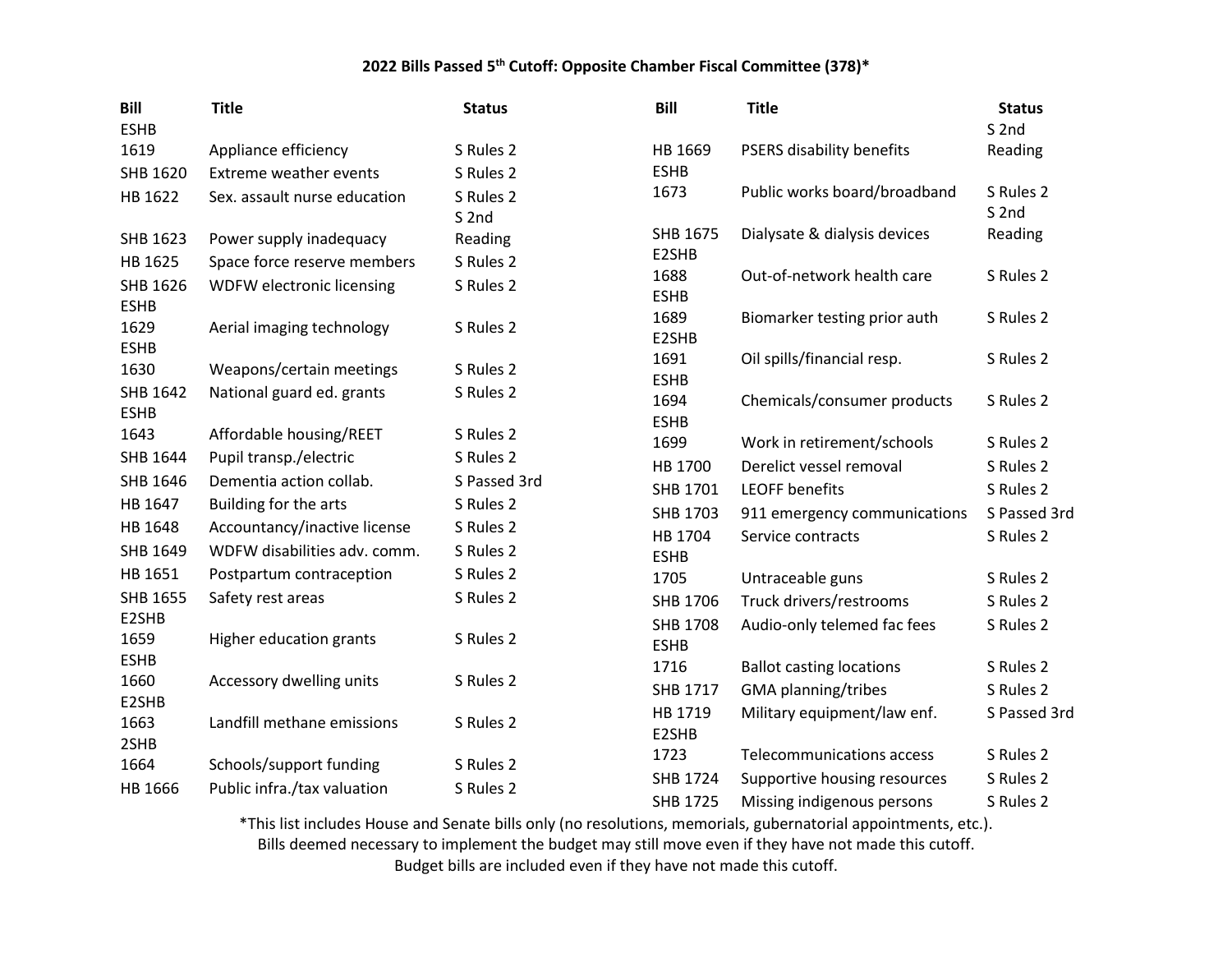| <b>Bill</b>       | <b>Title</b>                 | <b>Status</b>    | <b>Bill</b> | <b>Title</b>                 | <b>Status</b>                 |
|-------------------|------------------------------|------------------|-------------|------------------------------|-------------------------------|
| <b>SHB 1728</b>   | Insulin work group reauth.   | S Rules 2        |             |                              | S <sub>2nd</sub>              |
| SHB 1732          | Long-term care/delay         | C1L22            | SHB 1779    | Surgical smoke               | Reading                       |
| <b>ESHB</b>       |                              |                  | HB 1780     | Workforce investment board   | S Rules 2                     |
| 1733              | Long-term care/exemptions    | $C$ 2 L 22       | SHB 1781    | Capital budget, supplemental | H Rules R                     |
| SHB 1735<br>E2SHB | Peace officers/use of force  | S Passed 3rd     | EHB 1784    | License plate visibility     | S Rules 2<br>S <sub>2nd</sub> |
| 1736              | State student loan program   | S Rules 2        | HB 1785     | WSP minimum salary           | Reading                       |
| HB 1738           | Housing finance comm'n debt  | S Rules 2        | SHB 1786    | Transportation budget, supp. | H Rules R                     |
| HB 1739           | Hospital policies/pathogens  | S Rules 2        | SHB 1789    | Adult family homes/prop. tax | S Rules 2                     |
|                   |                              | S <sub>2nd</sub> | SHB 1790    | Temporary license plates     | S Rules 2                     |
| EHB 1744          | Cancer care collaboratives   | Reading          | <b>ESHB</b> |                              | S <sub>2nd</sub>              |
| SHB 1747          | Child relative placements    | S Rules 2        | 1793        | Electric vehicles/HOAs       | Reading                       |
| HB 1748           | Human trafficking/ABD prog.  | S Passed 3rd     |             |                              | S <sub>2nd</sub>              |
| 2SHB              |                              |                  | SHB 1794    | Dishonored paycheck fees     | Reading                       |
| 1751              | Hazing prevention            | S Rules 2        | <b>ESHB</b> |                              |                               |
| EHB 1752          | Deferred compensation/Roth   | S Rules 2        | 1795        | Nondisclosure/illegal acts   | S Rules 2                     |
| <b>ESHB</b>       |                              |                  | HB 1798     | LCEDIR/tourism slogan        | S Passed 3rd                  |
| 1753              | Climate funding/tribes       | S Rules 2        | E2SHB       |                              |                               |
|                   |                              | S <sub>2nd</sub> | 1799        | Organic materials management | S Rules 2                     |
| HB 1755           | TANF time limit extensions   | Reading          | SHB 1800    | Behavioral health/minors     | S Rules 2                     |
| SHB 1759          | School websites/drug info.   | S Rules 2        | HB 1804     | Military service credit      | S Rules 2                     |
|                   |                              | S <sub>2nd</sub> | HB 1805     | Opportunity scholarship prog | S Rules 2                     |
| HB 1761           | Opioid reversal by ED nurses | Reading          | E2SHB       |                              |                               |
| HB 1765           | Health benefit ex./B&O tax   | S Rules 2        | 1812        | Energy facility site council | S Rules 2                     |
| <b>SHB 1768</b>   | Energy conservation projects | S Rules 2        | E2SHB       |                              |                               |
|                   |                              | S <sub>2nd</sub> | 1815        | Catalytic converter theft    | S Rules 2                     |
| HB 1769           | Community municipal corps    | Reading          | SHB 1816    | Operating budget, supp.      | H Rules R                     |
| <b>ESHB</b>       |                              | S <sub>2nd</sub> | 2SHB        |                              |                               |
| 1770              | Energy codes                 | Reading          | 1818        | Reentry and rehabilitation   | S Rules 2                     |
| <b>SHB 1773</b>   | Assisted outpatient treat.   | S Rules 2        | <b>ESHB</b> |                              | S <sub>2nd</sub>              |
|                   |                              |                  | 1821        | Telemedicine/relationship    | Reading                       |

\*This list includes House and Senate bills only (no resolutions, memorials, gubernatorial appointments, etc.).

Bills deemed necessary to implement the budget may still move even if they have not made this cutoff.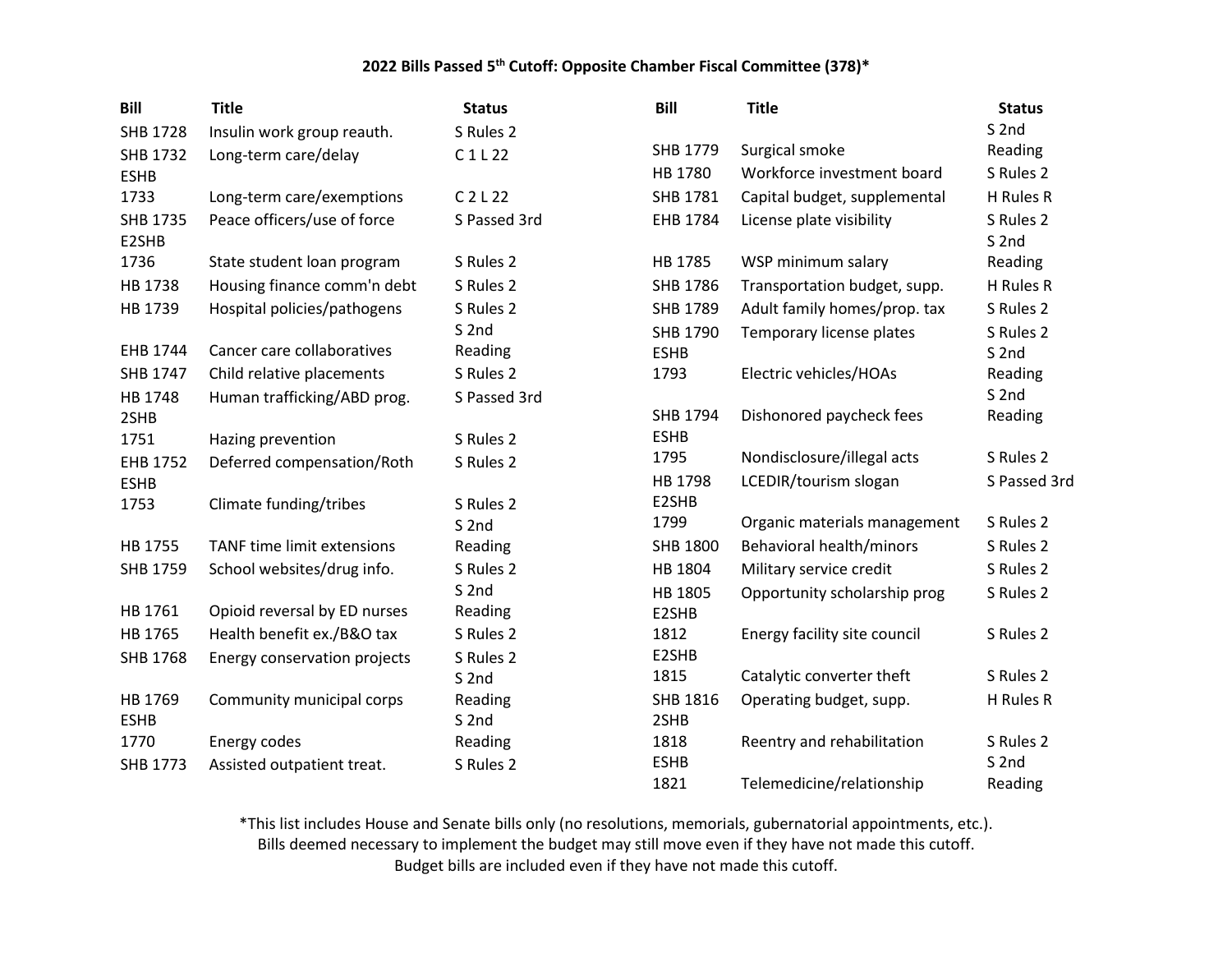| <b>Bill</b>     | <b>Title</b>                 | <b>Status</b>               | <b>Bill</b>     | <b>Title</b>                     | <b>Status</b> |
|-----------------|------------------------------|-----------------------------|-----------------|----------------------------------|---------------|
| HB 1825         | Single judge courts          | S Rules 2                   | HB 1899         | DFI data confidentiality         | S Passed 3rd  |
| 2SHB            |                              |                             | SHB 1901        | Civil protection orders          | S Rules 2     |
| 1827            | Community reinvestment       | S Rules 2                   | SHB 1902        | Workers' comp reopening          | S Rules 2     |
| HB 1832         | Code city form of government | S Rules 2                   | 2SHB            |                                  |               |
| HB 1833         | School meals/electronic info | S Rules 2                   | 1905            | Homelessness/youth discharge     | S Rules 2     |
|                 |                              | S <sub>2nd</sub>            | HB 1907         | Gift equity packaging            | S Rules 2     |
| HB 1834         | Student absences/mental hith | Reading                     | HB 1920         | Child abuse/res. facilities      | S Rules 2     |
| 2SHB            |                              |                             | HB 1927         | Legislative service leave        | S Rules 2     |
| 1835            | Postsecondary enrollment     | S Rules 2                   | HB 1928         | Equine industry support          | S Rules 2     |
| EHB 1837        | Musculoskeletal injuries     | S Rules 2                   | <b>ESHB</b>     |                                  |               |
| EHB 1851        | Abortion care                | S <sub>2nd</sub><br>Reading | 1930            | Cosmetologists, etc/licenses     | S Rules 2     |
| <b>ESHB</b>     |                              |                             | EHB 1931        | Hydropower license fees          | S Rules 2     |
| 1852            | Prescription drug labels     | S Rules 2                   | HB 1934         | Tribal exchange agreements       | S Rules 2     |
| HB 1859         | Cannabis analysis labs       | S Rules 2                   | SHB 1941        | Active shooter drills            | S Rules 2     |
| 2SHB            |                              |                             | EHB 1942        | Paraeducator course of study     | S Rules 2     |
| 1860            | Behavioral health discharge  | S Rules 2                   | HB 1953         | Sensitive voter information      | S Rules 2     |
| <b>ESHB</b>     |                              |                             | SHB 1955        | Dependency/education             | S Rules 2     |
| 1866            | Supportive housing           | S Rules 2                   | <b>ESHB</b>     |                                  |               |
| SHB 1867        | Dual credit program data     | S Rules 2                   | 1956            | Incarcerated individuals/PRA     | S Rules 2     |
|                 |                              | S <sub>2nd</sub>            | SHB 1957        | Disaster recovery assistance     | S Rules 2     |
| HB 1874         | Prof. licensure/convictions  | Reading                     | SHB 1958        | Shovel-ready site cert.          | S Rules 2     |
| SHB 1876        | Ballot measures/impact discl | S Rules 2                   | SHB 1961        | Name change fee waivers          | S Rules 2     |
| <b>SHB 1878</b> | Schools/comm. eligibility    | S Passed 3rd                | SHB 1967        | Nonprofits/property tax          | S Rules 2     |
| <b>ESHB</b>     |                              | S <sub>2nd</sub>            | HB 1974         | <b>Education elections/WSSDA</b> | S Rules 2     |
| 1881            | <b>Birth doulas</b>          | Reading                     | HB 1975         | Management/housing auths         | S Rules 2     |
| HB 1888         | Working fam. credit/rates    | S Rules 2                   | HB 1978         | Shoreline master programs        | S Rules 2     |
| 2SHB            |                              |                             | SHB 1980        | <b>Concurrent services</b>       | S Rules 2     |
| 1890            | Children behavioral health   | S Rules 2                   | EHB 1982        | Property tax penalties           | S Rules 2     |
| SHB 1893        | EMTs/public health           | S Rules 2                   | SHB 1984        | Vehicle reg. cert. addresses     | S Rules 2     |
|                 |                              | S <sub>2nd</sub>            | <b>SHB 2001</b> | Tiny houses/GMA                  | S Rules 2     |
| HB 1894         | Juvenile diversion/period    | Reading                     |                 |                                  |               |

\*This list includes House and Senate bills only (no resolutions, memorials, gubernatorial appointments, etc.). Bills deemed necessary to implement the budget may still move even if they have not made this cutoff.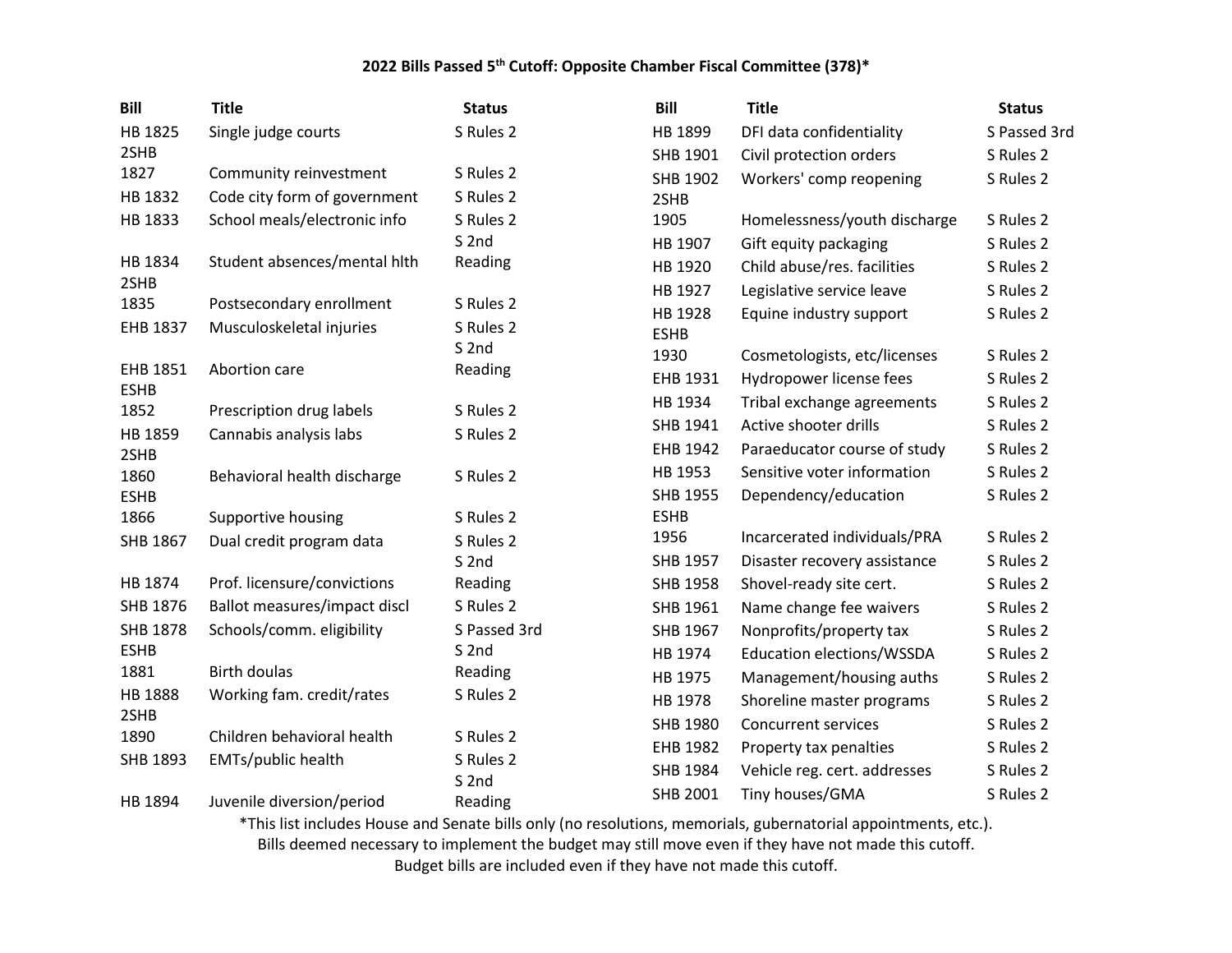| <b>Bill</b>            | <b>Title</b>                     | <b>Status</b>    | <b>Bill</b>       | <b>Title</b>                 | <b>Status</b>                 |
|------------------------|----------------------------------|------------------|-------------------|------------------------------|-------------------------------|
| HB 2007<br>2SHB        | Nurse educator loans             | S Rules 2        | HB 2098           | Home rehab. Ioan program     | S Rules 2<br>H <sub>2nd</sub> |
| 2008                   | Dev. disability programs/IQ      | S Rules 2        | SB 5002           | State auditor                | Reading                       |
| HB 2010                | Homeless budgets & audits        | S Rules 2        | <b>ESSB</b>       |                              |                               |
| SHB 2019               | Careers in retail                | S Rules 2        | 5004              | Medical marijuana tax ex.    | H Rules R                     |
| HB 2033                | Emergency and work zones         | S Rules 2        | ESB 5017          | School district procurement  | H Rules R                     |
| <b>ESHB</b>            |                                  |                  | SB 5042           | GMA actions effective date   | H Rules R                     |
| 2037                   | Peace officers/use of force      | S Rules 2        | <b>ESSB</b>       |                              |                               |
|                        |                                  | S <sub>2nd</sub> | 5078              | Large capacity magazines     | H Rules R                     |
| SHB 2046               | Legislative activity ethics      | Reading          | <b>ESSB</b>       |                              | H <sub>2nd</sub>              |
| <b>SHB 2050</b>        | Parent pay/child detention       | S Rules 2        | 5082              | Productivity board           | Reading                       |
| SHB 2051               | Agricultural disaster assist     | S Rules 2        | 2SSB              |                              |                               |
| <b>SHB 2057</b>        | State patrol workforce           | S Rules 2        | 5085              | Electric motorcycles/fees    | H Rules R                     |
| HB 2058<br><b>ESHB</b> | Parks & rec. leasehold tax       | S Rules 2        | SSB 5127<br>E2SSB | Courthouse facility dogs     | H Rules R                     |
| 2059                   | Real estate broker duties        | S Rules 2        | 5155              | Prejudgment interest         | H Rules R                     |
|                        |                                  | S <sub>2nd</sub> | SB 5196           | Special legislative sessions | H Rules R                     |
| HB 2061                | Public improvements/housing      | Reading          | SB 5201           | DNR timber & land sales      | H Rules R                     |
| <b>ESHB</b>            |                                  |                  | <b>ESB 5202</b>   | School depreciation subfunds | H Rules R                     |
| 2064                   | Residential tenant deposits      | S Rules 2        | 2SSB              |                              |                               |
|                        |                                  | S <sub>2nd</sub> | 5241              | <b>Economic inclusion</b>    | H Rules R                     |
| <b>SHB 2068</b>        | Imagination library              | Reading          | <b>ESSB</b>       |                              | H <sub>2nd</sub>              |
| HB 2074                | Off-road vehicles fees           | S Rules 2        | 5245              | Safety of crime victims      | Reading                       |
| E2SHB                  |                                  |                  | SSB 5252          | School consultation/tribes   | H Passed 3rd                  |
| 2075                   | <b>DSHS</b> service requirements | S Rules 2        |                   |                              | H <sub>2nd</sub>              |
| <b>ESHB</b>            |                                  |                  | <b>ESB 5264</b>   | Americans of Chinese descent | Reading                       |
| 2076                   | Transp. network companies        | S Rules 2        | <b>ESSB</b>       |                              |                               |
| 2SHB                   |                                  |                  | 5268              | Dev. disability services     | H Rules R                     |
| 2078                   | Outdoor learning grant prg.      | S Rules 2        | 2ESSB             |                              | $H$ 2nd                       |
| EHB 2096               | Working families' tax exempt     | S Rules 2        | 5275              | Intense rural dev. areas     | Reading                       |
| HB 2097                | First-time home buyer def.       | S Rules 2        | 2SSB<br>5332      | Off-road and wheeled ATVs    | H Rules R                     |
|                        |                                  |                  |                   |                              |                               |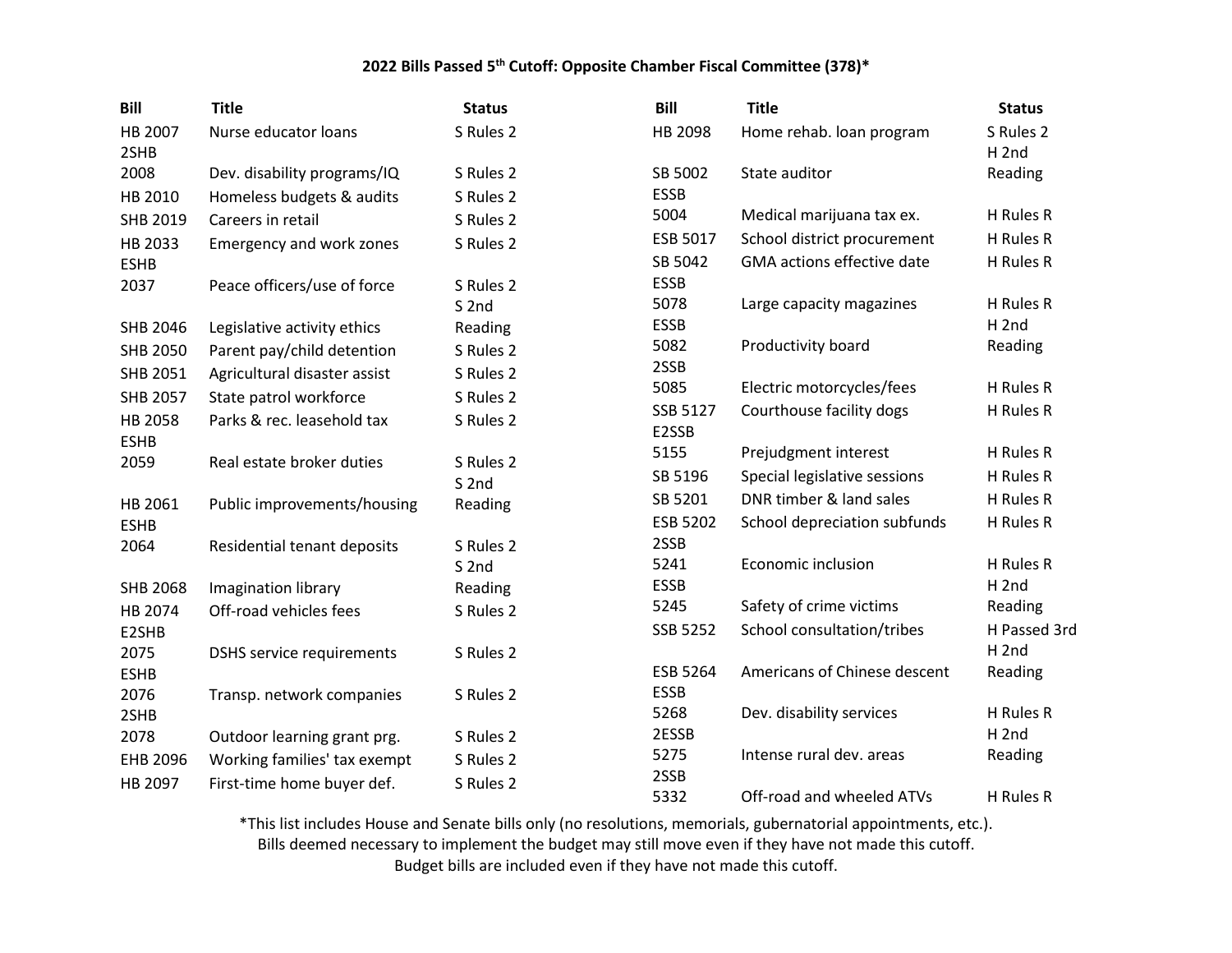| <b>Bill</b>     | <b>Title</b>                      | <b>Status</b>    | <b>Bill</b>     | <b>Title</b>                 | <b>Status</b>                 |
|-----------------|-----------------------------------|------------------|-----------------|------------------------------|-------------------------------|
| SSB 5376        | <b>Education ombuds awareness</b> | H Passed 3rd     | <b>ESSB</b>     |                              |                               |
| SSB 5411        | Northern spotted owl forests      | H Rules R        | 5531            | Uniform unclaimed property   | H Rules R                     |
| <b>ESSB</b>     |                                   |                  | 2SSB            |                              |                               |
| 5428            | SEPA/shelters & encampments       | H Rules R        | 5532            | Rx drug affordability board  | H Rules R                     |
|                 |                                   | H <sub>2nd</sub> | SB 5539         | Ed. service district funding | H Rules R                     |
| SB 5489         | <b>Business entities</b>          | Reading          | <b>ESSB</b>     |                              |                               |
| <b>ESSB</b>     |                                   | H <sub>2nd</sub> | 5544            | Blockchain work group        | H Rules R                     |
| 5490            | Interbranch advisory comm.        | Reading          | SB 5545         | Survivor benefits            | H Rules R                     |
|                 |                                   | H <sub>2nd</sub> | SSB 5546        | Insulin affordability        | H Passed 3rd                  |
| SB 5491         | Waiver of firearm rights          | Reading          |                 |                              | H <sub>2nd</sub>              |
|                 |                                   | H <sub>2nd</sub> | <b>SSB 5548</b> | Child custody transfers      | Reading                       |
| SSB 5496        | Health prof. monitoring           | Reading          | SB 5552         | <b>WDFW licensing</b>        | H Rules R                     |
|                 |                                   | H <sub>2nd</sub> | SSB 5553        | Early STEM metrics           | H Rules R                     |
| SSB 5497        | Board of ed. student members      | Reading          | <b>SSB 5555</b> | Safety telecommunicators     | H Rules R                     |
| SB 5498         | Posthumous H.S. diplomas          | H Rules R        | <b>SSB 5558</b> | Interstate toll bridges      | H Rules R                     |
| SB 5499         | Hemodialysis technicians          | H Rules R        | SB 5560         | Redistricting plans          | H Rules R                     |
| SB 5504         | Discover pass free days           | H Rules R        | ESB 5561        | Firearm rights restoration   | H Rules R                     |
| SB 5505         | Farmers market prop. tax ex.      | H Rules R        | SSB 5564        | Employee assistance programs | H Passed 3rd                  |
| SB 5506         | JARRC chair & vice chair          | H Rules R        | SB 5565         | Fire district treasurers     | H Rules R                     |
| SB 5508         | Insurance guaranty fund           | H Rules R        | SB 5566         | Independent youth housing    | H Rules R                     |
| SB 5510         | Transp. benefit district tax      | H Rules R        | SSB 5572        | Internet crimes/children     | H Rules R                     |
|                 |                                   | H <sub>2nd</sub> |                 |                              |                               |
| ESB 5512        | State nickname                    | Reading          | SSB 5575        | Snohomish county/judges      | H Rules R<br>H <sub>2nd</sub> |
|                 |                                   | H <sub>2nd</sub> | SB 5582         | Port commission districts    | Reading                       |
| SB 5514         | County legislative meetings       | Reading          |                 |                              | H <sub>2nd</sub>              |
|                 |                                   | H <sub>2nd</sub> | SB 5583         | Census data/incarceration    | Reading                       |
| SB 5518         | OT licensure compact              | Reading          |                 |                              | H <sub>2nd</sub>              |
| SB 5519         | Accountancy/inactive license      | H Rules R        | SB 5585         | Domestic wastewater fees     | Reading                       |
| <b>SSB 5528</b> | RTA supplemental revenue          | H Rules R        | SSB 5589        | Primary care spending        | H Rules R                     |
|                 |                                   | H <sub>2nd</sub> | SSB 5590        | Marine resources ad. council | H Rules R                     |
| SB 5529         | Self-directed care                | Reading          |                 |                              |                               |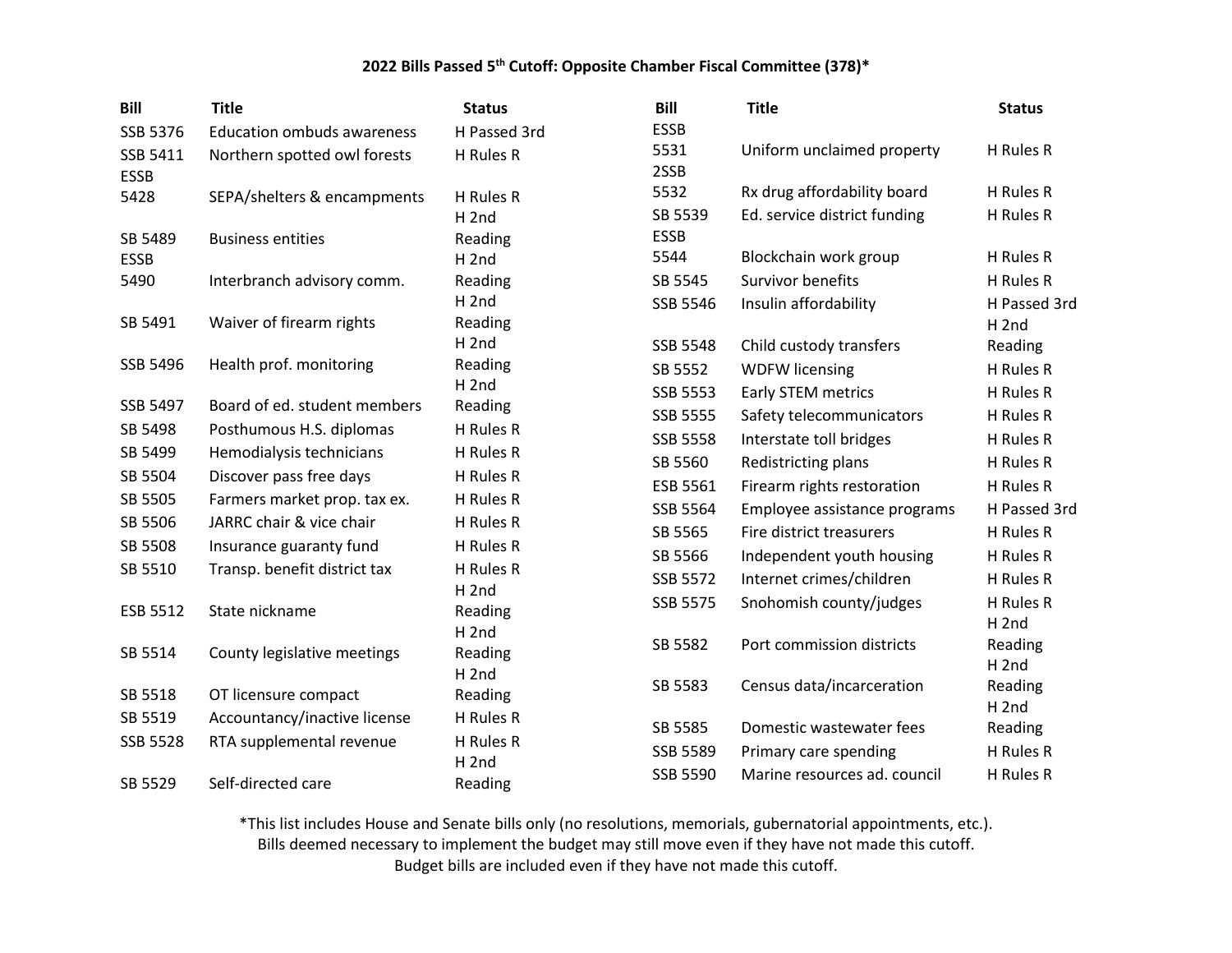| <b>Bill</b> | <b>Title</b>                 | <b>Status</b>               | <b>Bill</b>     | <b>Title</b>                      | <b>Status</b>    |
|-------------|------------------------------|-----------------------------|-----------------|-----------------------------------|------------------|
| <b>ESSB</b> |                              |                             | SSB 5651        | Capital budget, supplemental      | H Rules R        |
| 5593        | Urban growth area boundaries | H Rules R                   | SB 5653         | Pesticide commission name         | H Rules R        |
|             |                              | H <sub>2nd</sub>            | SB 5657         | Juvenile instit./comp sci.        | H Rules R        |
| SSB 5594    | Bone marrow donation aware.  | Reading                     | 2SSB            |                                   |                  |
| SB 5596     | Health info. disclosure      | H Rules R                   | 5664            | Forensic competency programs      | H Rules R        |
| <b>ESSB</b> |                              |                             | SB 5676         | PERS/TRS 1 benefit increase       | H Rules R        |
| 5599        | Journey level electricians   | H Rules R                   | SSB 5678        | Energy project orders             | H Rules R        |
| E2SSB       |                              | H Rules R                   | SB 5687         | <b>Traffic safety</b>             | H Rules R        |
| 5600        | Apprenticeship programs      |                             | <b>ESSB</b>     |                                   |                  |
| SB 5602     | Service providers/financial  | H Rules R                   | 5689            | Transportation budget, supp.      | H Passed 3rd     |
| SB 5607     | Homeless census/facilities   | H Rules R                   | <b>ESSB</b>     |                                   |                  |
| SSB 5610    |                              | H <sub>2nd</sub>            | 5690            | Firearms at capitol/events        | H Rules R        |
|             | Rx drug cost sharing         | Reading<br>H <sub>2nd</sub> | <b>ESSB</b>     |                                   |                  |
| SB 5612     | DV sentencing statements     | Reading                     | 5693            | Operating budget, supp.           | H Passed 3rd     |
| SB 5615     | State sport                  | H Rules R                   |                 |                                   | H <sub>2nd</sub> |
| 2SSB        |                              |                             | SB 5694         | DOC-tribal agreements             | Reading          |
| 5616        | Accounts                     | H Rules R                   | 2SSB<br>5695    | DOC body scanner pilot            | H Rules R        |
| SB 5617     | Main street programs/pop.    | H Rules R                   |                 |                                   | H <sub>2nd</sub> |
| 2SSB        |                              |                             | SSB 5701        | Workers' comp wages               | Reading          |
| 5619        | Kelp & eelgrass conservation | H Rules R                   | E2SSB           |                                   |                  |
| SB 5624     | Livestock identification     | H Rules R                   | 5702            | Donor human milk coverage         | H Rules R        |
| <b>ESSB</b> |                              |                             | SB 5713         | Limited equity coop. housing      | H Rules R        |
| 5628        | Cyber harassment             | H Rules R                   | SB 5715         | Definition of broadband           | H Rules R        |
| SB 5629     | Disposition of remains       | H Rules R                   | 2SSB            |                                   |                  |
| SSB 5631    | CDLs/human trafficking       | H Rules R                   | 5720            | <b>Student financial literacy</b> | H Rules R        |
| SB 5634     | UTC regulatory fees          | H Rules R                   | SSB 5722        | Greenhouse gases/buildings        | H Rules R        |
| SB 5641     | Greenhouses                  | H Rules R                   | <b>SSB 5728</b> | Drug forfeiture collections       | H Rules R        |
| SSB 5644    | Behavioral health coresponse | H Rules R                   | SSB 5729        | Hearing deadlines/good cause      | H Rules R        |
| 2SSB        |                              |                             | 2SSB            |                                   |                  |
| 5649        | Family and medical leave     | H Rules R                   | 5736            | Minors/behavioral health          | H Rules R        |

\*This list includes House and Senate bills only (no resolutions, memorials, gubernatorial appointments, etc.). Bills deemed necessary to implement the budget may still move even if they have not made this cutoff.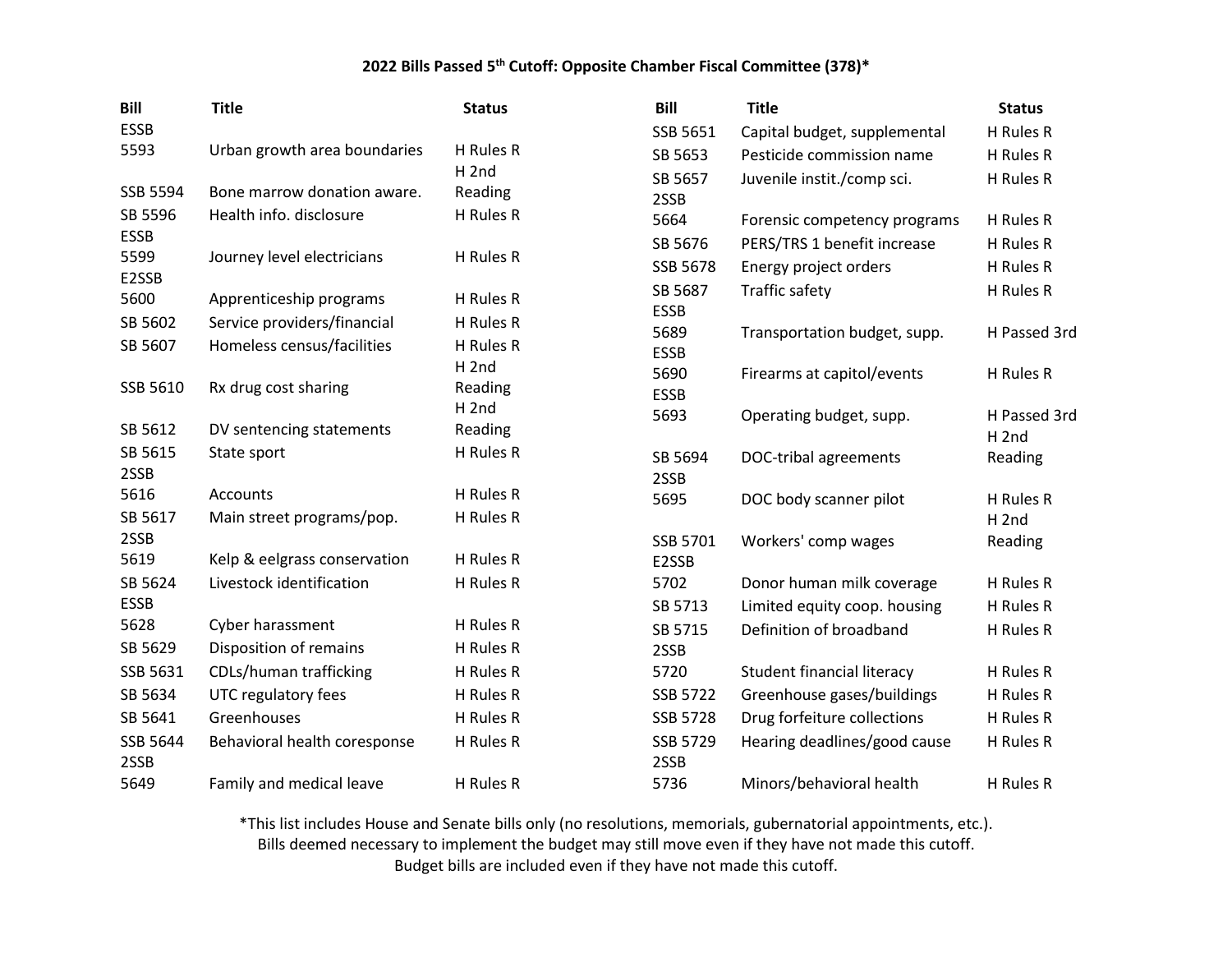| <b>Bill</b>      | <b>Title</b>                        | <b>Status</b>    | Bill                    | <b>Title</b>                 | <b>Status</b>                 |
|------------------|-------------------------------------|------------------|-------------------------|------------------------------|-------------------------------|
| SSB 5741         | Patches pal license plates          | H Rules R        | 2SSB                    |                              |                               |
| SSB 5745         | Personal needs allowance            | H Rules R        | 5793                    | State boards, etc./stipends  | H Rules R                     |
|                  |                                     | H <sub>2nd</sub> | E2SSB                   |                              |                               |
| SB 5747          | Statewide oil spill plan            | Reading          | 5796                    | Cannabis revenue             | H Rules R                     |
| SB 5748          | PSERS disability benefits           | H Rules R        | <b>ESB 5800</b>         | Tax and revenue laws         | H Rules R                     |
| SSB 5749         | Rent payments                       | H Rules R        |                         |                              | H <sub>2nd</sub>              |
| SB 5750          | WA state leadership board           | H Rules R        | SB 5801<br>E2SSB        | Industrial insurance appeals | Reading                       |
|                  |                                     | H <sub>2nd</sub> | 5803                    | Wildfires/electric utilities | H Rules R                     |
| SSB 5753         | Board & commission sizes            | Reading          | SSB 5810                | Legal service plans          | H Rules R                     |
| SSB 5756         | Semiquincentennial committee        | H Rules R        | SB 5812                 |                              | H Rules R                     |
| <b>ESSB</b>      |                                     | H <sub>2nd</sub> |                         | Farm internships/Benton cnty |                               |
| 5758             | Condominium conversions             | Reading          | SSB 5814<br><b>ESSB</b> | Child abuse/medical eval.    | H Rules R                     |
| <b>ESSB</b>      |                                     | H <sub>2nd</sub> | 5815                    | Identicards                  | H Rules R                     |
| 5761             | Wage and salary information         | Reading          | SB 5817                 | Synthetic media in campaigns | H Rules R                     |
| SSB 5762         | Purple star award                   | H Rules R        | SSB 5818                | Housing/SEPA & GMA           | H Rules R                     |
|                  |                                     | H <sub>2nd</sub> |                         |                              |                               |
| SB 5763<br>E2SSB | Minimum wage/disabilities           | Reading          | SSB 5819                | DDA no-paid caseload         | H Rules R<br>H <sub>2nd</sub> |
| 5764             | Apprenticeships & higher ed.        | H Rules R        | SSB 5821                | Cardiac & stroke response    | Reading                       |
|                  |                                     | H <sub>2nd</sub> |                         |                              | H <sub>2nd</sub>              |
| SSB 5765         | Midwifery                           | Reading          | SB 5823                 | Local infra. project areas   | Reading                       |
| SB 5782          | Defense compatibility               | H Rules R        | SB 5825                 | Rental & vacant property reg | H Rules R                     |
| <b>SSB 5783</b>  | Underground economy                 | H Rules R        | <b>SSB 5838</b>         | Diaper subsidy/TANF          | H Rules R                     |
| SSB 5785         | <b>Transitional food assistance</b> | H Rules R        | E2SSB                   |                              | H <sub>2nd</sub>              |
| SB 5787          | Linked deposit program              | H Rules R        | 5842                    | Climate change               | Reading                       |
| SB 5788          | Guardianship of minors              | H Rules R        | SB 5844                 | Higher ed. work/bidding      | H Rules R                     |
| 2SSB             |                                     |                  | <b>ESSB</b>             |                              |                               |
| 5789             | Innovation challenge program        | H Rules R        | 5847                    | Public employee PSLF info.   | H Rules R                     |
| SSB 5790         | Community support services          | H Rules R        | <b>ESSB</b>             |                              |                               |
| SSB 5791         | <b>LEOFF benefits</b>               | H Rules R        | 5853                    | DOT property leasing         | H Rules R<br>H <sub>2nd</sub> |
|                  |                                     |                  | SB 5854                 | Faculty duties/ethics        | Reading                       |

\*This list includes House and Senate bills only (no resolutions, memorials, gubernatorial appointments, etc.). Bills deemed necessary to implement the budget may still move even if they have not made this cutoff.